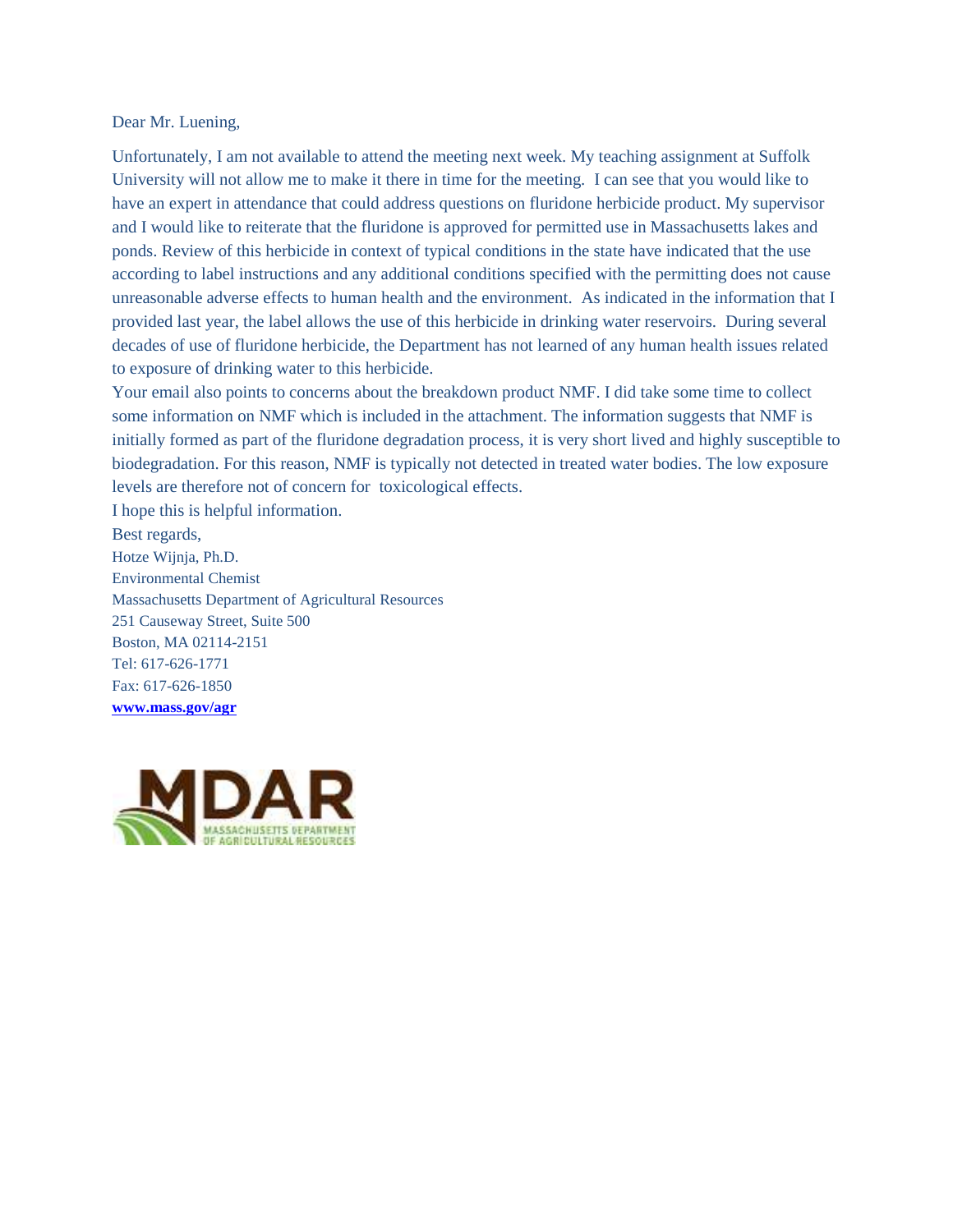## **Fluridone and NMF breakdown product information:**

N-methyl Formamide (NMF) is the major degradate when fluridone is applied to water bodies. A number of studies have been conducted under field conditions and these studies suggest that NMF is undetectable in water bodies treated with fluridone at the maximum application rate.

Source: EPA 2004: [http://www.epa.gov/pesticides/reregistration/REDs/fluridone\\_tred.pdf](http://www.epa.gov/pesticides/reregistration/REDs/fluridone_tred.pdf)

## Cornell Cooperative Extension Services:

An issue associated with the use of fluridone concerns a potential photolytic breakdown product. Nmethyl formamide (NMF) is a potential teratogen, fetotoxin, hepatotoxin, and cytotoxin. NMF was first observed in laboratory photolytic studies using distilled water and lake water (Saunders and Mosier 1983). However, NMF was not observed in field studies conducted outdoors in artificial ponds with radiolabelled fluridone (Berard and Rainey 1981 in Osborne et al. 1989) or in experimental ponds in Florida at a detection limit of 2 ppb (Osborne et al. 1989). Although NMF has never been observed as a breakdown product under natural conditions, worst case calculations were performed on its potential to affect human health by the state of Washington (WSDOE, 2000). In summary, the safety factors for NMF exposure through drinking water and through skin absorption are very high, both under a worst case scenario (30,303 X and 1,111,111 X, respectively) and under more realistic conditions (>149,254 X and >5,555,555 X). Under worst case conditions, a person would need to drink 15,852 gallons of treated drinking water per day to reach the NOEL, or greater than 78,077 gallons per day under realistic case conditions. For incidental ingestion, a person would have to swim in fluridone treated water for 1,014 years under worst case conditions and for >5,070 years under realistic case conditions in order to be exposed to equal the no-effect level (NOAEL, No Observable Adverse Effect Level), or the concentration at which health effects were first observed. Washington State concluded that the use of fluridone according to label instructions does not pose any effect to human health. These are large margins of safety, and the amount of water a person would need to drink or the time a person would need to swim to reach the NOAEL is very unrealistic (WSDOE, 2000). - See more at:

[http://staff.ccetompkins.org/environment/invasive-species/fluridone-herbide-treatment](http://staff.ccetompkins.org/environment/invasive-species/fluridone-herbide-treatment-faq#sthash.QG3gWJnV.dpuf)[faq#sthash.QG3gWJnV.dpuf](http://staff.ccetompkins.org/environment/invasive-species/fluridone-herbide-treatment-faq#sthash.QG3gWJnV.dpuf)

Source: Fluridone: herbicide treatment FAQ - [Cornell Cooperative Extension of Tompkins County](http://staff.ccetompkins.org/environment/invasive-species/fluridone-herbide-treatment-faq)